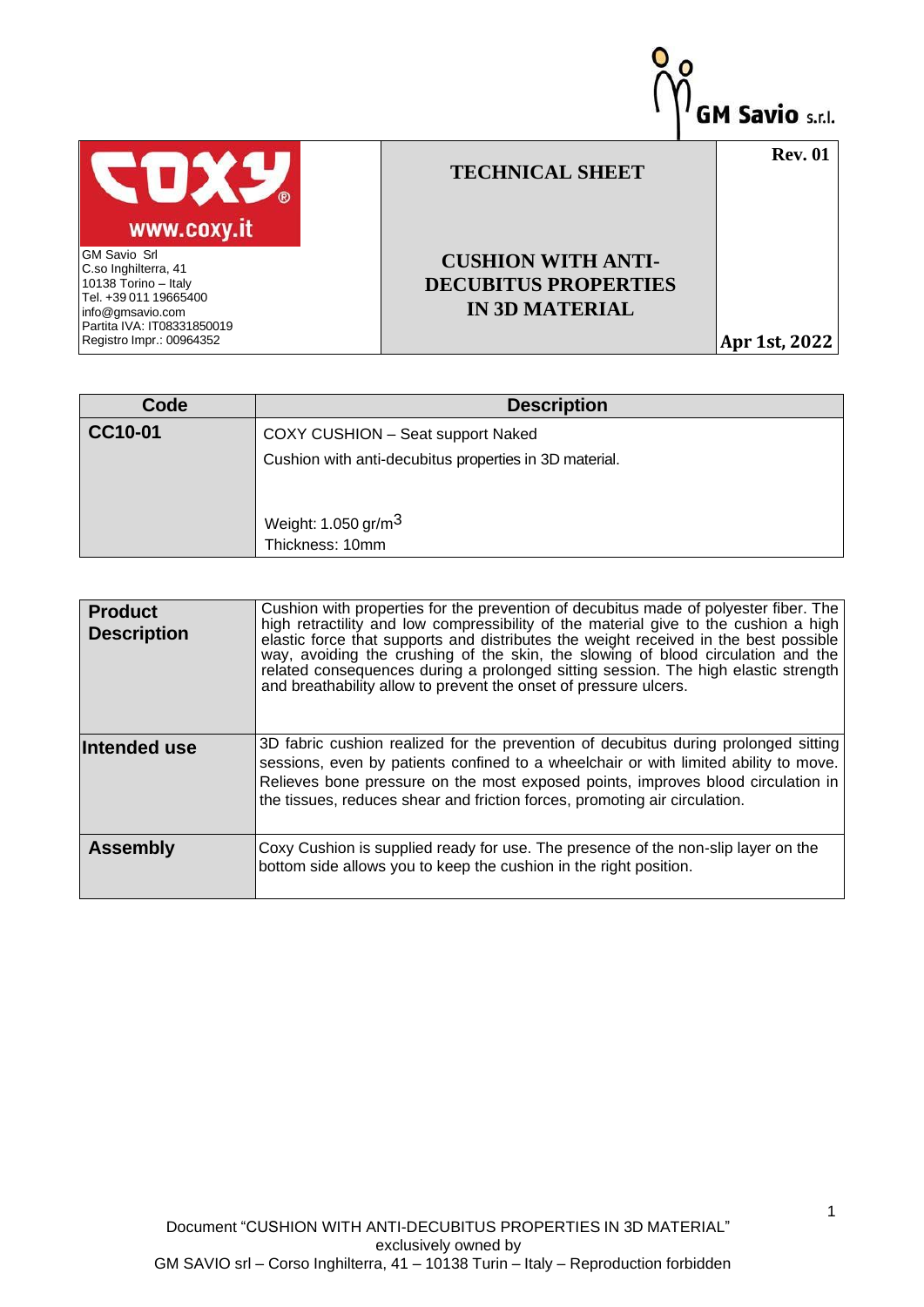

## **Regulatory references**

**Disposal:** according to Directive 2002/96 / EC on environmental protection. Product subject to separate waste collection. Do not disperse in the environment.

| <b>Technical features</b>   |                               |  |  |
|-----------------------------|-------------------------------|--|--|
| <b>Dimension and weight</b> | CC10-01: cm $40x40 - gr. 212$ |  |  |
|                             | Thickness: mm. 10             |  |  |
|                             |                               |  |  |
| <b>Materials used</b>       | Poliester fiber PET 100%      |  |  |

## **Warnings and contraindications**

Check the integrity of the product upon opening. If in doubt about the use of the product, contact the retailer.

In use, strictly follow the instructions. The seat cushion is indicated for the prevention of decubitus, but it is not able to control all the factors that favor its onset. It is therefore recommended to regularly monitor the affected area, to carry out frequent mobilization of the patient and to pay particular attention to hygiene.

For this purpose, it is advisable to consult the protocols and guidelines for the prevention of pressure sores. No contraindications were found except in cases of ascertained sensitivity to the component materials. GM Savio Srl declines any responsibility for any improper use of the product or for incorrect application.

## **Warranty**

24 months from the date of purchase for manufacturing defects excluding parts subject to wear